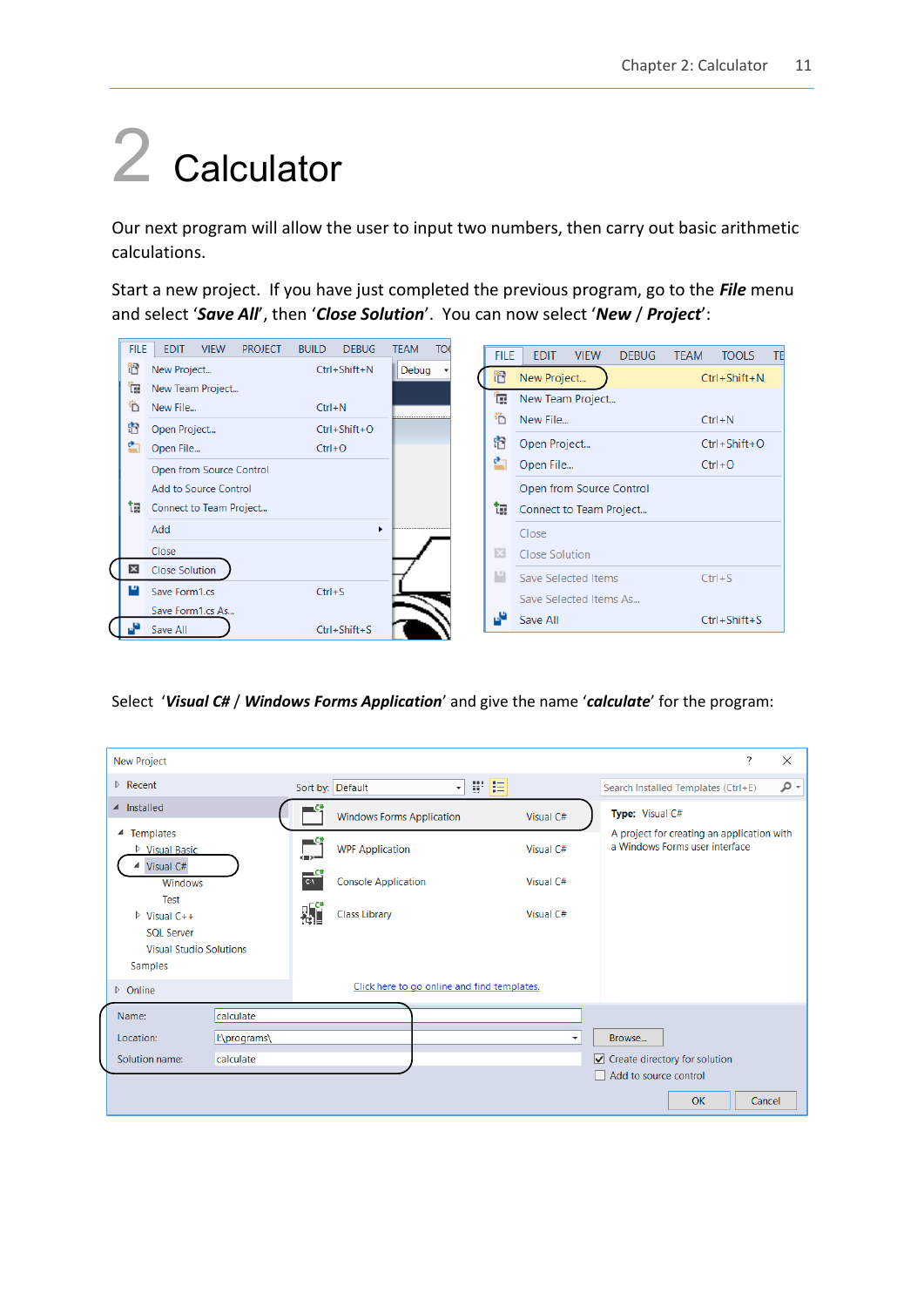Click '*OK*' and a blank *Form1* screen will appear. Drag the edges of the form to fill the program window.

Select the **TextBox** component in the Toolbox. Drag the mouse to create a TextBox on Form1. When the program runs, the user will be able to type a number into this box.

Go to the *Properties* window, and change the name of the TextBox to *txtA*. This will help to remind us that the number entered into this box is to be stored as the number variable '*A*'.



Select the *Label* component in the Toolbox, and drag the mouse to add a label alongside the text box. Change the *Text property* of the label to '*A*'.

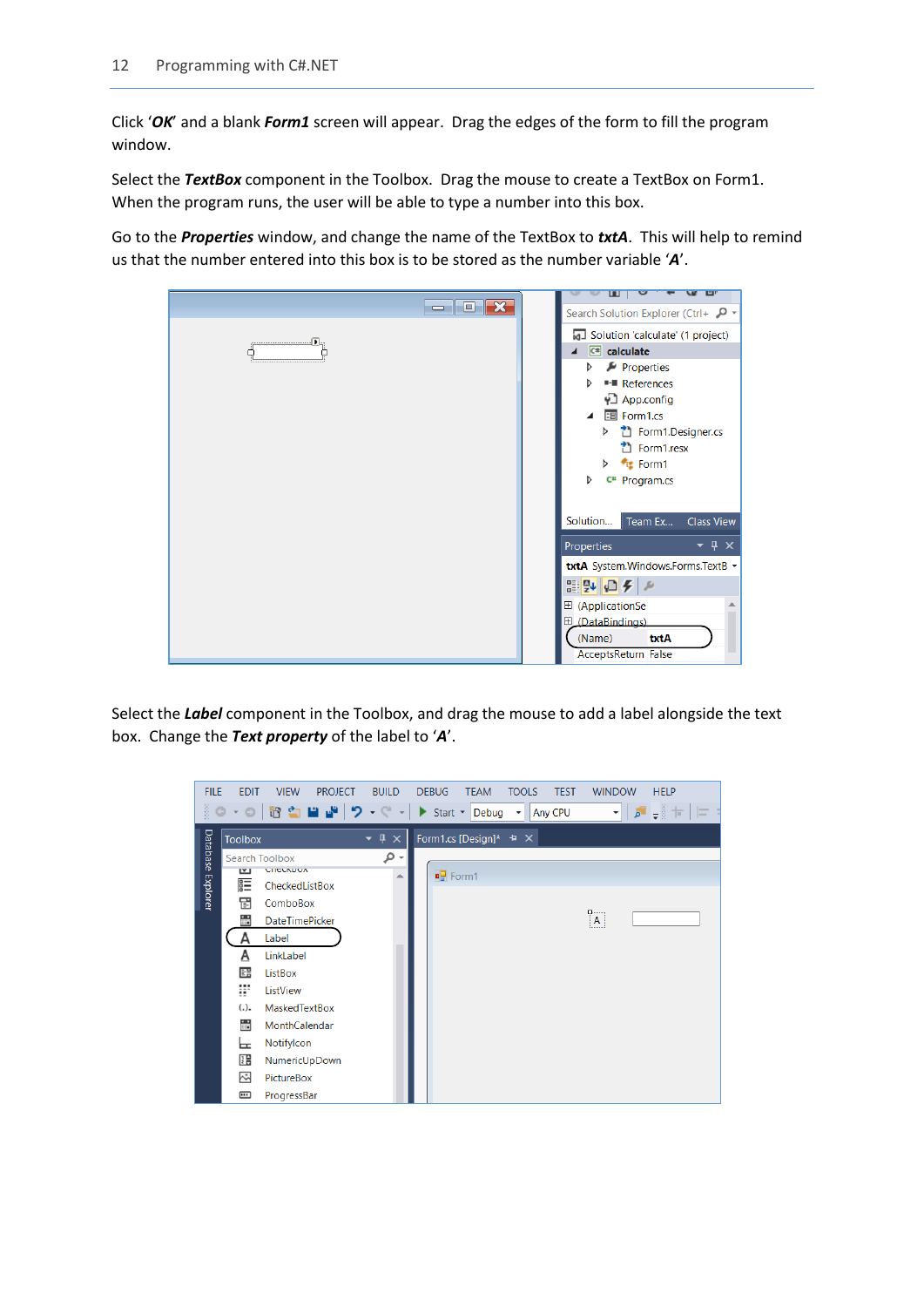Add a second *TextBox* and *Label* component in the same way. Give the second TextBox the name *txtB*, and set the Text property of the second label to '*B*'.

Add a *Button*. Set the *Text* property to '*Calculate*', and change the name to *btnCalculate*.

| Form1.cs [Design]* $\div X$                                                             | <b>Solution Explorer</b><br>▼                                                                                                                                                                                                                                                                                                                                                                                                                                                                                    |
|-----------------------------------------------------------------------------------------|------------------------------------------------------------------------------------------------------------------------------------------------------------------------------------------------------------------------------------------------------------------------------------------------------------------------------------------------------------------------------------------------------------------------------------------------------------------------------------------------------------------|
| $\Box$ Form1<br>A<br>В<br>$\Box$<br>P<br>P<br>$\frac{1}{3}$<br>Calculate<br>Œ<br>n<br>帀 | $\boxtimes$<br>$\Box$<br>$\qquad \qquad =$<br>Search Solution Explorer (Ctrl+;)<br>Solution 'calculate' (1 project)<br>$C#$ calculate<br>z<br>Properties<br>D<br><b>■ References</b><br>D<br>App.config<br>国 Form1.cs<br>D<br>C <sup>#</sup> Program.cs<br>D<br>Solution E<br>Team Expl<br>Class<br>Properties<br>$\overline{\phantom{a}}$<br><b>btnCalculate</b> System.Windows.Forn<br>■聖母のタッ<br>田 (ApplicationSett<br>田 (DataBindings)<br>(Name)<br><b>btnCalculate</b><br>AccessibleDescri<br>AccessibleName |

Continue in the same way to add TextBoxes which will display the results when the two numbers *A*  and **B** are added, subtracted, multiplied and divided. Set the names of the TextBoxes to be:

*txtAdd*, *txtSubtract*, *txtMultiply*, *txtDivide*

| $\frac{1}{2}$ Form1<br>$\overline{A}$<br>B                            | <b>AME LETT</b><br>"画"<br>پ<br>ш<br>$\overline{\boxtimes}$<br>$\Box$<br>$\qquad \qquad \qquad \Box$<br>Search Solution Explorer (Ctrl+;)<br>- م<br>Solution 'calculate' (1 project)<br>$C#$ calculate<br>Properties<br>ь<br><b>■</b> References<br>D<br>$\times$<br>Font                                                                                                                                                                                                                                                                                                     |
|-----------------------------------------------------------------------|------------------------------------------------------------------------------------------------------------------------------------------------------------------------------------------------------------------------------------------------------------------------------------------------------------------------------------------------------------------------------------------------------------------------------------------------------------------------------------------------------------------------------------------------------------------------------|
| Calculate<br>$A + B =$<br>$A - B =$<br>$A * B =$<br>$\Box$<br>$A/B =$ | Font<br>Size:<br>Font style:<br>Microsoft Sans Serif<br>Regular<br>12<br>OK<br>$\overline{12}$<br>Microsoft Sans Serif<br>$\land$<br>Regular<br>$\sim$<br>$\mathcal{N}_n$<br>Cancel<br>$\overline{14}$<br>Mistral<br>Oblique<br>16<br>Monotype Corsiva<br><b>Bold</b><br>18<br><b>MS Outlook</b><br><b>Bold Oblique</b><br>$\begin{array}{c}\n 20 \\ 22 \\ 24\n \end{array}$<br>MS Reference Sans Serif<br>v<br>MS Reference Specialty<br>$\checkmark$<br><b>Effects</b><br>Sample<br>Strikeout<br>AaBbYyZz<br><b>Underline</b><br><b>Script:</b><br>Western<br>$\checkmark$ |

You may find that the label text is too small. You can adjust the font size by selecting each label and clicking on the '*Font*' property. A font selection window will open.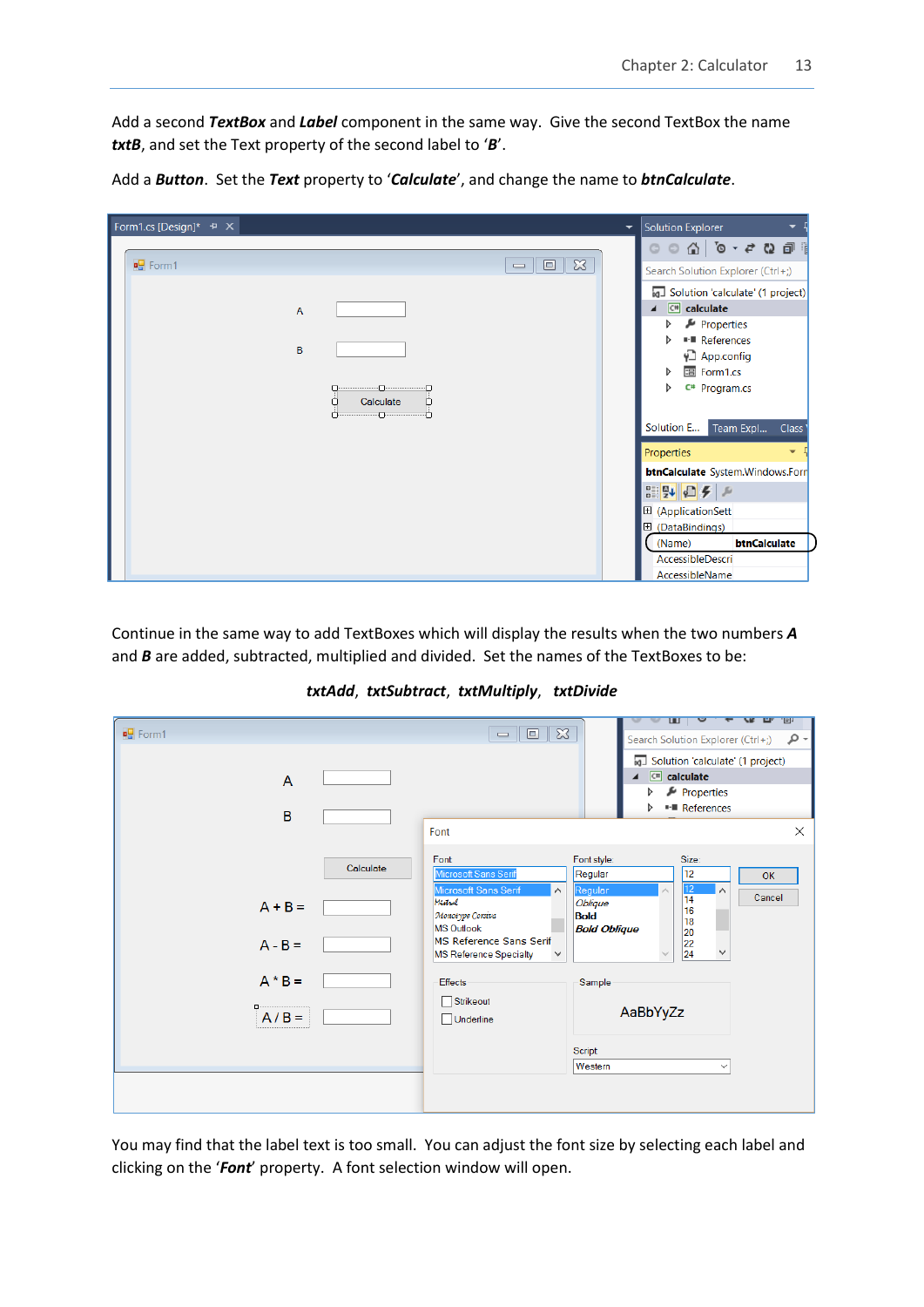That completes the user interface design. We are now going to add the program code to carry out the calculations.

Double-click the '*Calculate*' button. The program code window will open, with an empty buttonclick method created for you. Add the lines of code outlined below:



We begin by setting up some '*double*' variables to hold decimal numbers. *A* and *B* will be the input numbers, and the other variables '*add*', '*subtract*', '*multiply*' and '*divide*' will hold the answers to the calculations.

Inside the *btnCalculate\_click* procedure, add the lines of code which will take the text typed into the TextBoxes and convert these into the decimal number format required for our variables A and B.

Build the program and run it. If correct decimal numbers are typed into A and B and the '*Calculate*' button is clicked, nothing yet happens. However, if an incorrect number format is entered, you will find that the program crashes:

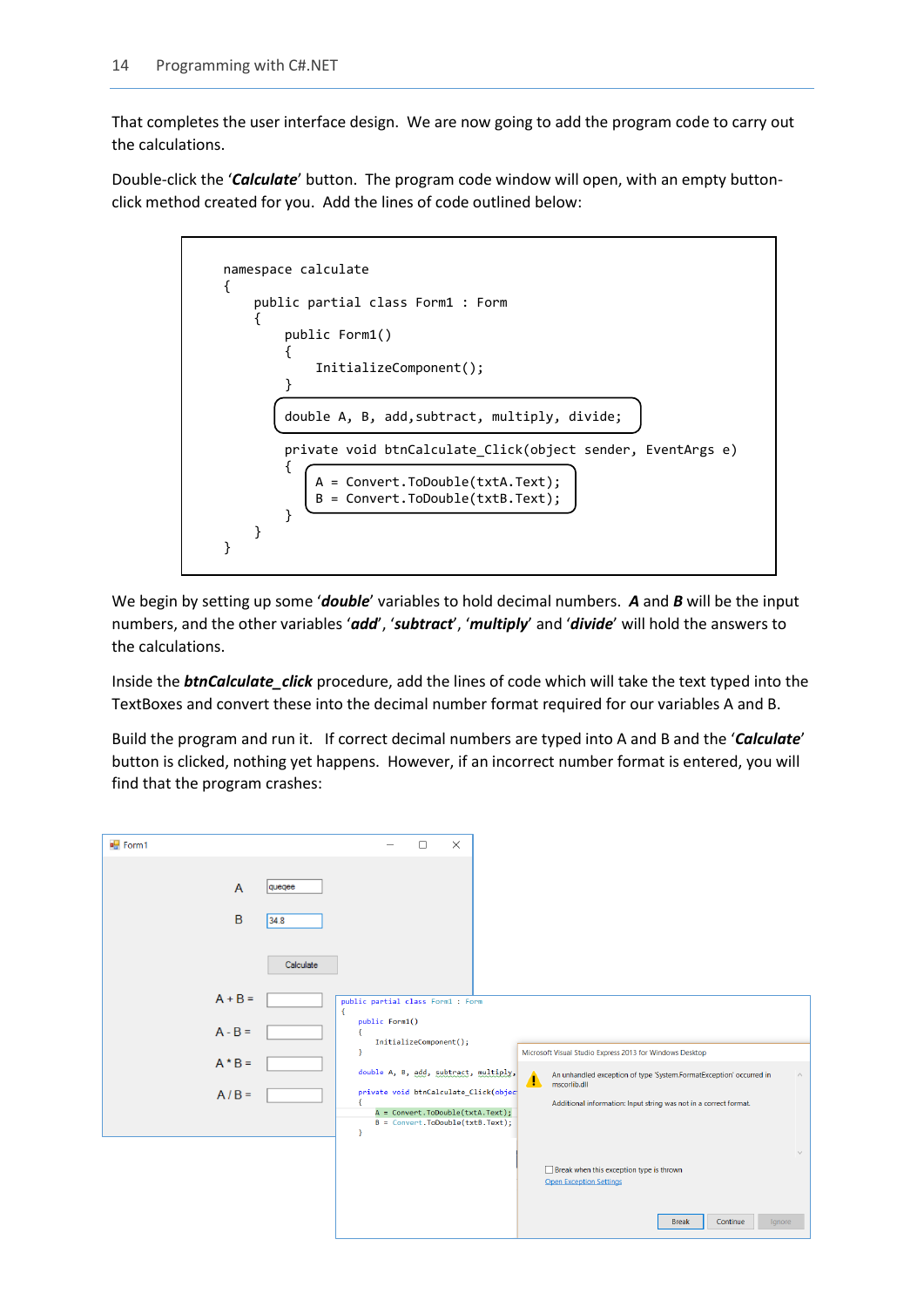We want our program to be more helpful, and give the user a chance to correct their mistake and continue with the calculation. To do this, we add a *TRY … CATCH* structure to the program.



The program will attempt to convert the TextBox entries into decimal numbers, but if it cannot do this then we will let the program display a message: '*Two decimal numbers must be entered*'.

Add lines of program to the **btnCalculate** click procedure, as shown above, then run the program.

| $\frac{1}{2}$ Form1 |           |                                     | $\Box$ | $\times$ |          |
|---------------------|-----------|-------------------------------------|--------|----------|----------|
| A                   | qweqwe    |                                     |        |          |          |
| B                   | 34.8      |                                     |        |          |          |
|                     | Calculate |                                     |        |          |          |
| $A + B =$           |           |                                     |        |          | $\times$ |
| $A - B =$           |           | Two decimal numbers must be entered |        |          |          |
| $A * B =$           |           |                                     |        |          | OK       |
| $A/B =$             |           |                                     |        |          |          |
|                     |           |                                     |        |          |          |

An incorrect entry will now cause the more helpful message to appear, and the user will be able to edit the incorrect data without needing to restart the program.